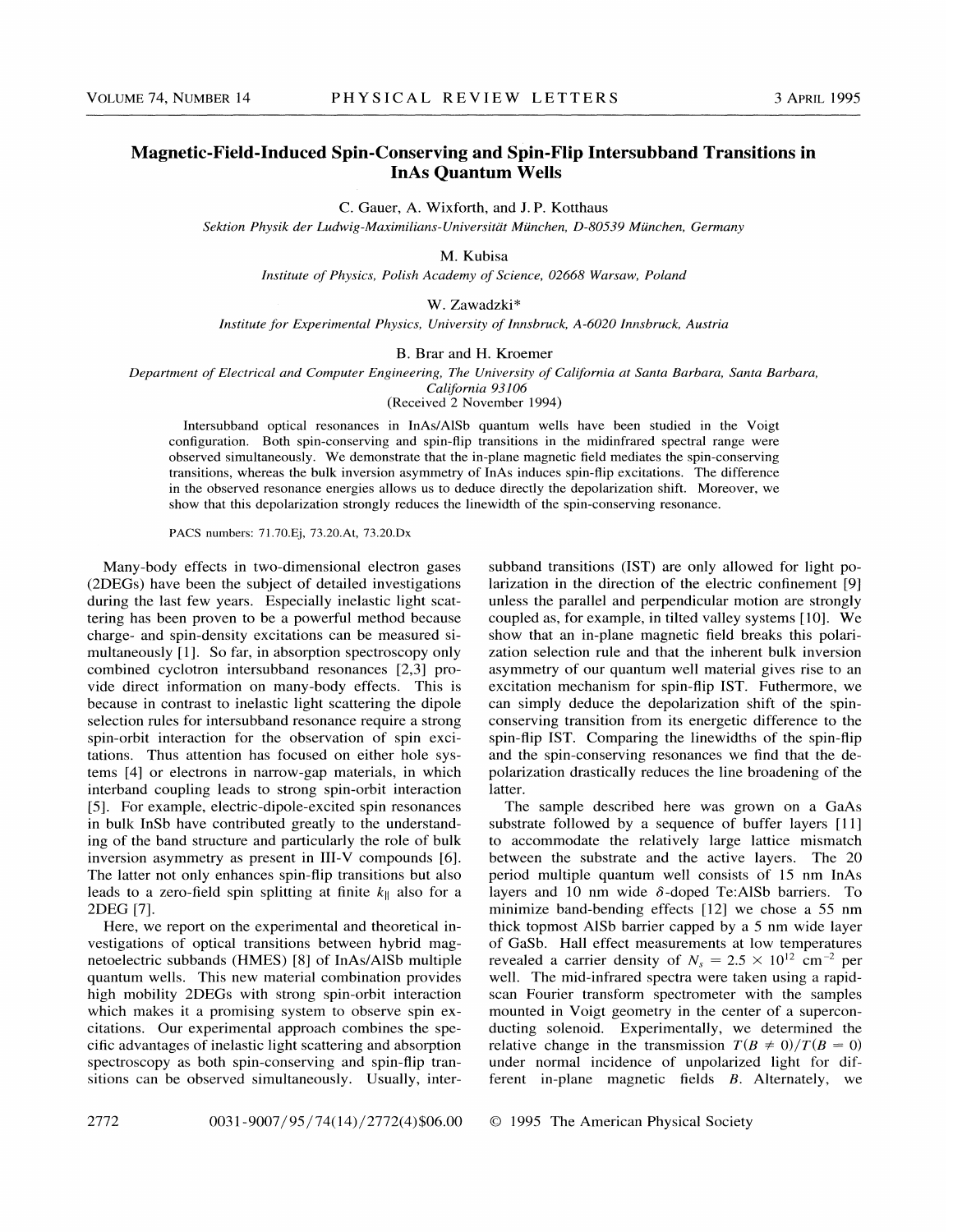could ratio the spectra against those of a reference substrate.

In Fig. <sup>1</sup> we show a transmission spectrum of our sample taken under an oblique angle of  $57^\circ$  used in a ratio against a reference substrate (upper trace). In this conventional IST configuration the refraction of the incident light results in a finite electric field component perpendicular to the 2DEG as required to excite an IST at  $B = 0$  T. The extracted resonance position agrees quite well with the one theoretically expected. Also the oscillator strength is found to exhibit the calculated dependence on the tilt angle (not shown in the figure).

In the Voigt configuration, i.e., the light incident perpendicular to the sample plane and the in-plane magnetic field, we obtain the lower traces of Fig. 1. The spectra have been taken between  $B = 2$  T and  $B = 13$  T with a reference at  $B = 0$ . Surprisingly, we observe two well separated resonances —one at around  $E = 100$  meV (A) and a second at  $E = 135$  meV (C). In an additional experiment which is not shown here we verified that for the in-plane light polarization no absorption is detectable at



FIG. 1. The upper trace shows a transmission spectrum of our InAs/AlSb multiple quantum well used in a ratio against a reference substrate with the radiation incident under an oblique angle of 57'. The strength of the resonance follows the same polarization dependence as expected for intersubband transitions. We are not yet certain how to interpret the small structures around  $E = 90$  meV as they may be caused by the ratio. In the magnetic field ratio of the same sample we show spectra  $T(B \neq 0)/T(B = 0)$  at in-plane magnetic fields  $B = 2$ , 4, 6, 8, 10, 11, 12, and 13 T. Both resonances <sup>A</sup> and C vanish at zero magnetic field, and their absorption increases at higher fields. The inset shows that the integrated absorption of line C depends quadratically on the magnetic field.

zero magnetic field. Hence, we conclude that both resonances  $A$  and  $C$  are induced by the magnetic field and gain strength at high fields. With increasing field, the position of line A shifts to higher energies from  $E = 94$  meV at  $B = 2$  T to  $E = 109$  meV at  $B = 13$  T, whereas the position of the much narrower line C remains almost constant. Furthermore, line  $C$  is symmetric, and its width does not depend on the magnetic field. Its integrated absorption, however, increases quadratically with the field (inset of Fig. 1). Comparing with the top trace, resonance  $C$  is readily identified as the depolarization shifted IST. This conclusion is based on the fact that the energetic position and line shape are almost identical in both spectra. The low-energy resonance A, on the other hand, gains oscillator strength by an increase of both the absorption depth and the linewidth. It is considerably broader than line C at all fields and also becomes more and more asymmetric as the magnetic field is increased.

To understand the spectra in more detail we calculate the single particle subband energies within the framework of a three-level  $\vec{k} \cdot \vec{p}$  model [13] as a function of the parallel magnetic field, where bending of the quantum well bottom has been taken into account by first order perturbation theory. Throughout this Letter we choose the direction of growth and the electric confinement to be <sup>y</sup> while the magnetic field is applied in the z direction  $\vec{B} \parallel z$ . In Fig. 2 we plot the intersubband transition energies  $\Delta E$  for  $k_x = k_z = 0$  and in the inset a schematic of



FIG. 2. Single particle transition energies between the HMES for  $k_x = k_z = 0$ . The spin-conserving transitions differ only very little in energy while the spin-Aip excitations are energetically more separated. As the band parameters were that Figure II. The inset shows schematically the Kane energy  $E_p = 22.9 \text{ eV}$ . The inset shows schematically the relevant subband edges as a function of the magnetic field. The spin-up branch is lower in energy than the spin-down branch because the electronic <sup>g</sup> factor of InAs is negative.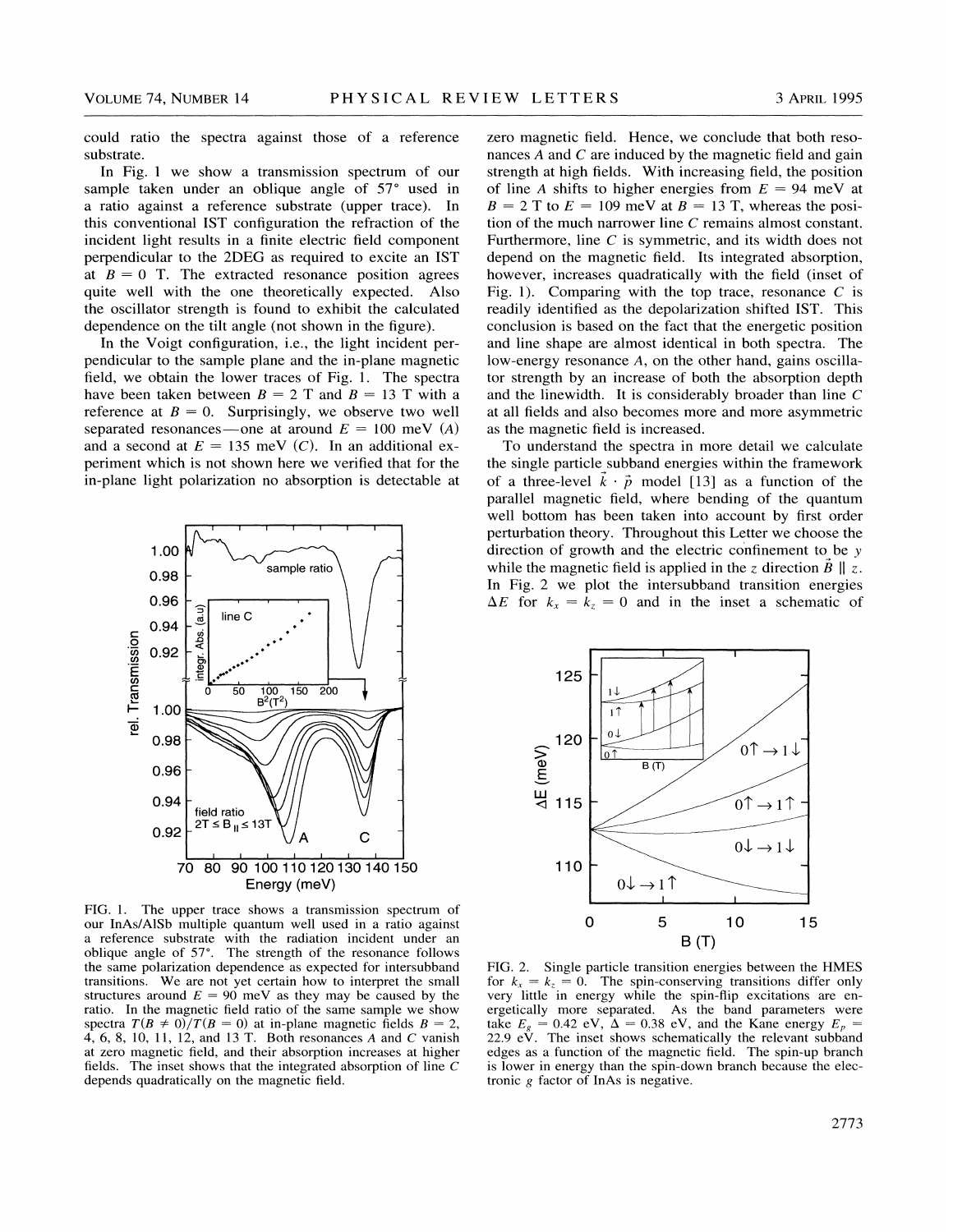the relevant subband edges as a function of magnetic field. From the four possible intersubband excitations two are spin conserving, while the two others involve a spin flip. The transition energies are almost identical for  $|0\rangle \rightarrow |1\rangle$  and  $|0\rangle \rightarrow |1\rangle$ , and they shift only slightly at high magnetic fields. The spin-flip transition energies, on the other hand, are more widely separated. At  $B =$ 13 T the energetic difference between  $|0 \tuparrow \rangle \rightarrow |1 \tuparrow \rangle$  and  $|0 \tuparrow \rangle \rightarrow |1 \tdownarrow \rangle$  is about 15 meV for  $k_{\parallel} = 0$  and decreases to roughly 6 meV for  $k_{\parallel} = k_{\parallel}(E_F)$ . The splittings are to be compared with the line broadening for both the spinflip and the spin-conserving transitions which is governed by the nonparallel subband dispersion of the first and the second subbands. For high carrier concentrations as present in our sample this mechanism dominates all other sources of line broadening. At  $B = 0$  T the single particle subband spacings decrease by roughly 35 meV from  $k_{\parallel} = 0$  to  $k_{\parallel} = k_F = 0.04 \text{ Å}^{-1}$ , accounting for the linewidth of the IST in the single-particle picture. From this analysis we would thus not expect to resolve the four possible resonances.

It is well known from Raman experiments that spinconserving IST are influenced by the depolarization field whereas spin-flip excitations are not [1]. As we interpret line A as a superposition of the spin-flip transitions and line  $C$  as a superposition of the spin-conserving resonances, the energetic difference for  $B \rightarrow 0$  T between both represents to a good approximation the depolarization shift. This interpretation is further supported by calculating the  $k_{\parallel}$ -dependent single particle transition energies which are in very close agreement with the  $B \rightarrow$ 0 position of resonance A. Moreover, the depolarization field reduces the line broadening of IST as has been predicted theoretically [14] and recently been observed in inelastic light scattering experiments [15]. In our case the depolarization-shifted line  $C$  has a full width at half maximum of roughly 8 meV which is much narrower than expected from the  $k_{\parallel}$  dependence of the subband spacings. Line A, on the other hand, exhibits a pronounced lowenergy shoulder even at low magnetic fields where the spin splitting between both spin-flip transitions is much smaller than the linewidth.

We now address the question how the spin-conserving transitions are excited with in-plane polarized light. Whereas only weak excitations caused by interband coupling in narrow-gap materials [16] are possible at  $B = 0$  T another excitation mechanism is predominant in the Voigt configuration for  $B \neq 0$  T. At finite magnetic fields the light wave polarized in the  $x$  direction (the "cyclotron resonance active" mode) is no longer transverse [17] but acquires an electric field component in the growth direction. The important fact is that this component  $E_v^{\text{ind}}$  is proportional to the magnetic field B so that the intensity  $I$  of the depolarization shifted IST (A) varies as  $I \propto B^2$  [8]. As shown in the inset of Fig. 1 this is indeed what we find experimentally. The above reasoning also explains why even in the limit  $B \to 0$  T we observe the full depolarization shift of line C.

The excitation mechanism of the spin-flip transitions is of a completely different nature. As has been shown for bulk InSb [18] the band nonparabolicity in narrowgap III-V semiconductors may induce combined spin-flip and cyclotron resonance excitations. Our calculations, however, suggest that for our samples, this mechanism is too weak to account for the observed resonance. Inversion asymmetry induced by external electric fields [19] also leads to the possibility of spin-flip excitations. The symmetry of our structure, however, rules out this mechanism, too. We thus conclude that here the inherent bulk inversion asymmetry is responsible for the spin-flip excitations at high  $k_{\parallel}$  values.

The dominant inversion asymmetry terms in the Hamiltonian have the schematic form  $G(P_i P_j + P_j P_i)$ , where G is a material constant and  $P_{i,j}$  the canonical momentum [20]. As these terms have only a small influence on the energy dispersion and, in particular, on the  $B$  dependence of the transition energies we may neglect them in the computation of the eigenenergies, but we do include bulk inversion asymmetry in the computation of the eight-component wave function and the Hamiltonian of electron-photon interaction. Since the value of  $G$  is not known for InAs, we take  $G = 3h^2/2m_0$  as in InSb [20] and assume a level broadening of  $\hbar/\tau = 5$  meV. The depolarization effects are quantitatively taken into account by generalizing the approach of Ando [21] for the Voigt configuration.

We obtain the following important results. The transition probability for the spin-flip processes increases strongly as a function of the magnetic field. The matrix elements of the two spin-conserving transitions are roughly equal and about twice as large as for both spinflip transitions at all magnetic fields. Furthermore, all possible excitations are induced by the same radiation component  $\alpha_x$ . The other light component  $\alpha_z$  can be shown to give only a negligibly small contribution to the absorption. This prediction has been confirmed in an additional experiment with predominantly  $x$ -polarized light where the relative transmission for both types of excitations is significantly enhanced as compared to  $z$ -polarized light.

For the above reason we show in the calculated spectrum of Fig. 3 only results for the polarization  $\alpha_x$ . In agreement with the experiment two peaks appear, although we deal with four transitions. The resonance at  $\hbar\omega$  = 135 meV represents the superposition of the two depolarization shifted spin-conserving transitions with almost equal transition energies and oscillator strengths. Their resonance width is drastically reduced by the depolarization field and not determined by the nonparabolicity broadening. Also, the resonance position is almost field independent as the depolarization shift decreases with increasing magnetic field. The broader peak